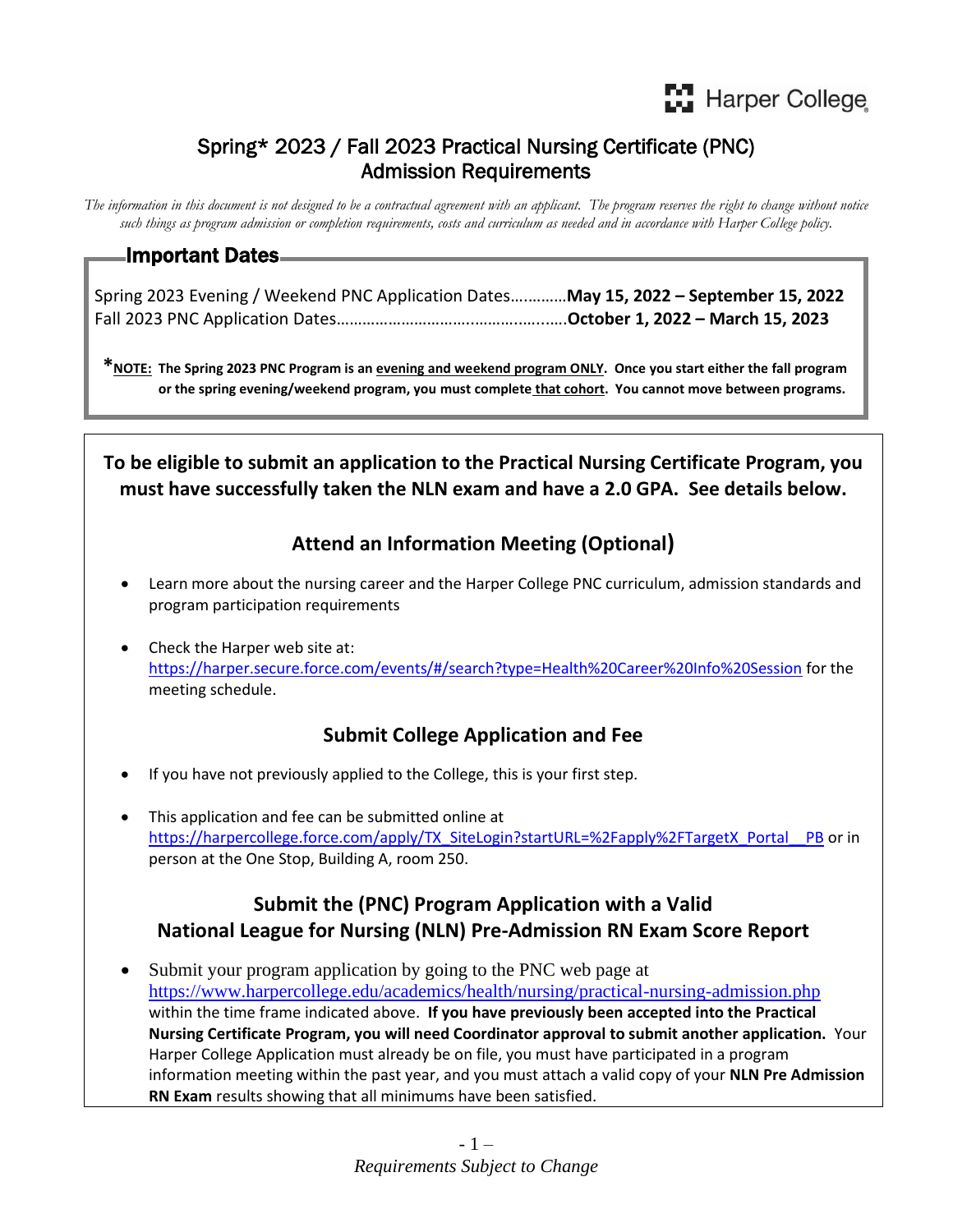#### **Valid NLN Pre-Admission RN Exam Report** – You must satisfy **each** of the minimum percentile scores:

| <b>Minimum Score</b>                                 | <b>NLN Score Report</b>                                                                                            |
|------------------------------------------------------|--------------------------------------------------------------------------------------------------------------------|
| Composite: 60th<br>percentile or higher              |                                                                                                                    |
| 40 <sup>th</sup><br>Verbal:<br>percentile or higher  | Once scores are posted, you will want to check the section<br>entitled RN Program Applicants to find your results. |
| $40^{\text{th}}$<br>Science:<br>percentile or higher | The Composite, Verbal, Math and Science percentile scores<br>are listed under the RN Percentile Rank.              |
| 40 <sup>th</sup><br>Math:<br>percentile or higher    |                                                                                                                    |

- Information on how to register and prepare for the NLN Pre-Entrance Exam (HPAX-1) can be found on Harper's Testing webpage: <https://www.harpercollege.edu/testing/limitedenrollment.php>
- There is a link to register under the bullet: NLN Exam Registration and Payment: [www.nlntest.org](http://www.nlntest.org/)
- NOTE: Choose Harper as your school so results will be sent directly to Harper. Not doing so can delay processing of your application.
- Scores from an NLN Pre-Admission RN Test are valid for three years. (Refer to the chart later in this document for detailed information regarding expiration dates.)
- Guidelines on how to interpret a NLN score report can be found here: <https://www.harpercollege.edu/academics/health/pdf/Interpreting-Your-NLN-Scores.pdf>
- Additional resources for test preparation not found on Harper's Testing webpage include: the textbook Review Guide for NLN-RN Pre-Entrance Exam, Third Edition, McGraw-Hill's NLN PAX-RN Prep app, study guides for the ACT or SAT including Magoosh.com, and YouTube for vocabulary.
- **NLN Scores must be from testing completed after January 1, 2020.**

# **Submit Additional Documentation**

**Note: Official documents are those sent directly from the institution to Harper College.**

**Official High School Transcript OR GED Results** – The final high school transcript must have the graduation date posted; the GED report must show passing scores.

- Applicants who have completed high school in another country need a document-to-document evaluation of their high school transcript completed by Educational Credential Evaluators (ECE) www.ece.org **or** World Education Services (WES) www.wes.org stating **U.S. Equivalence: High school diploma.**
- This high school transcript requirement can be waived if official documentation is provided demonstrating completion of the equivalent of a U.S. associate or higher degree.
- **Official College Transcripts** You will need to submit transcripts from other colleges attended if the documents show completion of courses you think may fulfill course admission requirements or support course work applicable to the Harper College Nursing Program.
- Foreign college transcripts must first be evaluated by World Education Services (wes.org) or Educational Credential Evaluators, INC (ece.org). A copy of the completed course-by-course WES or ECE evaluation must be submitted to the Harper College One Stop Center, Building A, Room A250.
- To learn if/how credits from other colleges will transfer to Harper, applicants must have an official transcript from each college or university attended sent to the Admissions Processing Office at processing[@harpercollege.edu](mailto:processing@harpercollege.edu) upon being admitted to Harper College. Official transcripts will be evaluated as they are received and students will receive an email to their Harper email account when they have been evaluated.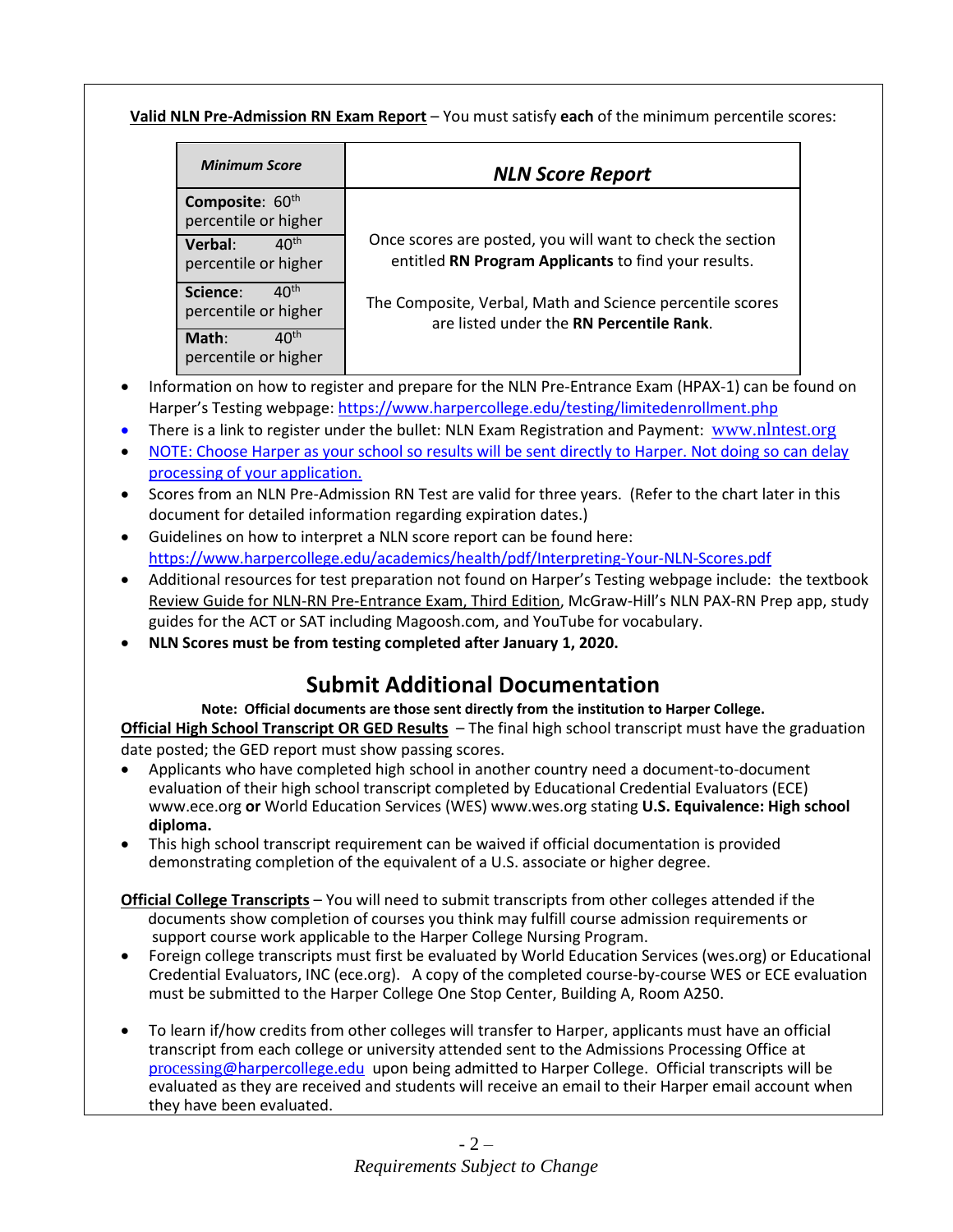# **Program Prerequisites**

#### **Must be completed by the end of the semester in which the deadline falls**

#### **Illinois CNA Registry**

• You must provide proof of your having passed the Illinois State CNA registry exam and have **current registry** status (within the **past 2 years**) and/or actively employed under the Employment Verification section on the registry. Go to <http://www.idph.state.il.us/nar/home.htm> to print a copy of your registry from the Illinois Department of Public Health web site.

- If you are not current according to the above criteria, please contact the Nursing Department at: [nursing@harpercollege.edu.](mailto:nursing@harpercollege.edu)
- If you are enrolled in a CNA course, you must be on the Illinois Department of Public Health CNA Registry before the program begins as follows:
	- $\circ$  Spring applicants must be on the registry by November 1st
	- o Fall applicants must be on the registry by July 1st

#### **Harper Grade Point Average**

• Current or previously enrolled Harper students must have a minimum **2.0 grade point average** at the time of application to the Nursing Program. **If your GPA is below a 2.0, your application cannot be processed.**

**English Composition** - ENG 101 at Harper College, or the equivalent from another college (as determined by the Harper College transcript evaluation).

- Must be completed with a grade of C or better;
- There is no expiration date on the English course requirement

**Human Anatomy** - BIO 260 (previously 160) at Harper College, or the equivalent from another college (as determined by the Harper College transcript evaluation).

- Must be completed with a grade of C or better.
- There is a five-year time limit on the Human Anatomy course requirement. Refer to the chart following this section for details on expiration dates.

**Introduction to Psychology** - PSY 101 at Harper College, or the equivalent from another college (as determined by the Harper College transcript evaluation).

- Must be completed with a grade of C or better.
- There is no expiration date on the psychology course requirement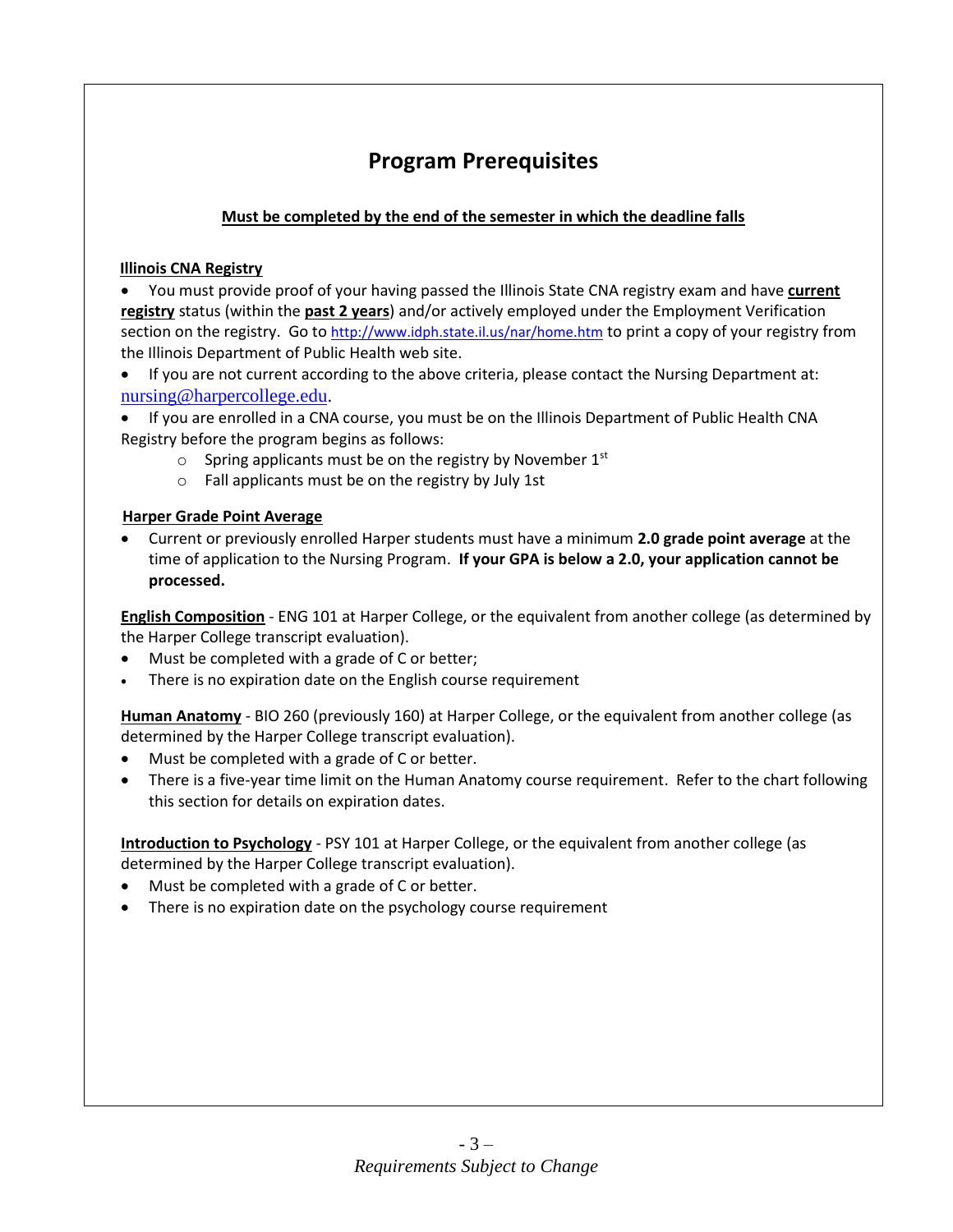**Math Assessment** – Demonstrate competency in Harper's Intermediate Algebra or higher level math with one of the testing or course options listed below; there is no time limit for any of the following for admission:

#### **Note: Testing rules apply for math course registration**

#### *Please check with the Credentials Analyst for transfer credit eligibility if you are not satisfying the math requirement at Harper*

| <b>Math Testing Options</b><br><b>Math Course Options</b><br>Completion of Harper's MTH 080 or higher level<br>ALEKS Math Placement Test Score of 46 or higher<br>$\bullet$<br>$\bullet$<br>math (or equivalent transfer course) with a grade<br>For those who took COMPASS Algebra Placement<br>$\bullet$<br>of "C" or better<br>Test – must have scored of 53 or higher<br>Aligned High School Math 080 with a C or better<br>SAT Math Score of 530 or higher (from testing<br>$\bullet$<br>completed after March 2016)<br>Math GPA Placement Waiver as determined by<br>$\bullet$<br>the Testing Office<br>ACT Math Score of 22 or higher<br>٠<br>Passing Score on the MTH 080 Final Exam<br>(applicable to those who tested while attending |                                       |  |  |  |  |  |
|-------------------------------------------------------------------------------------------------------------------------------------------------------------------------------------------------------------------------------------------------------------------------------------------------------------------------------------------------------------------------------------------------------------------------------------------------------------------------------------------------------------------------------------------------------------------------------------------------------------------------------------------------------------------------------------------------------------------------------------------------|---------------------------------------|--|--|--|--|--|
|                                                                                                                                                                                                                                                                                                                                                                                                                                                                                                                                                                                                                                                                                                                                                 |                                       |  |  |  |  |  |
|                                                                                                                                                                                                                                                                                                                                                                                                                                                                                                                                                                                                                                                                                                                                                 | one of Harper's partner high schools) |  |  |  |  |  |

 **Re-entry Permission** – If you were previously enrolled in either of Harper's nursing programs (Practical Nursing Certificate or RN associate degree), departmental permission is required for re-entry. Without this department approval, your file is incomplete.

#### **The following table lists the time limits in place for 2023**:

| <b>BIO 260 (160) - HUMAN ANATOMY</b> | Must be completed after January 1, 2018 |
|--------------------------------------|-----------------------------------------|
| <b>NLN TEST SCORES*</b>              | Must be completed after January 1, 2020 |
| BIO 261** (161) - HUMAN PHYSIOLOGY   | Must be completed after January 1, 2018 |

\*National League for Nursing Entrance Exam Results

\*\*BIO 261 (161) This course is not required for admission; however,If taken, it must meet the 5-year time limit

# **Admission Decisions**

#### **NOTE: Although satisfaction of admission requirements will result in an admission decision, it does not guarantee acceptance.**

• Ranking scores will be calculated based on a point system with a maximum of 70 points. You can calculate your ranking score based on the following chart. (**No points will be added to an admission score for coursework completed after the priority deadline**.)

| Factor               | 0 points  | 5 points | 10 points | 15 points | 20 points    |
|----------------------|-----------|----------|-----------|-----------|--------------|
| <b>NLN Composite</b> | $60 - 69$ |          | $70 - 79$ | $80 - 89$ | $90 - 99$    |
| <b>RN Percentile</b> |           |          |           |           |              |
| <b>NLN Verbal</b>    | $40 - 49$ |          | $50 - 69$ | $70 - 89$ | $90 - 99$    |
| <b>RN Percentile</b> |           |          |           |           |              |
| BIO 260 (was 160)    |           |          |           | B         | $\mathsf{A}$ |
| BIO 261* (was 161)   |           |          | A or B    |           |              |

 \*BIO 261 (previously 161) – *Human Physiology -* is not required for admission; however, the PNC applicant who has competed this course with a C or better within the five-year time limit and before admission decisions are made will earn additional points as indicated above.

 **\*If you have taken and/or withdrew from BIO 260 (previously 160) and/or BIO 261 (previously 161) more than two (2) times before earning a C or better within the 5-year time limit, points will not be given toward the admission score.**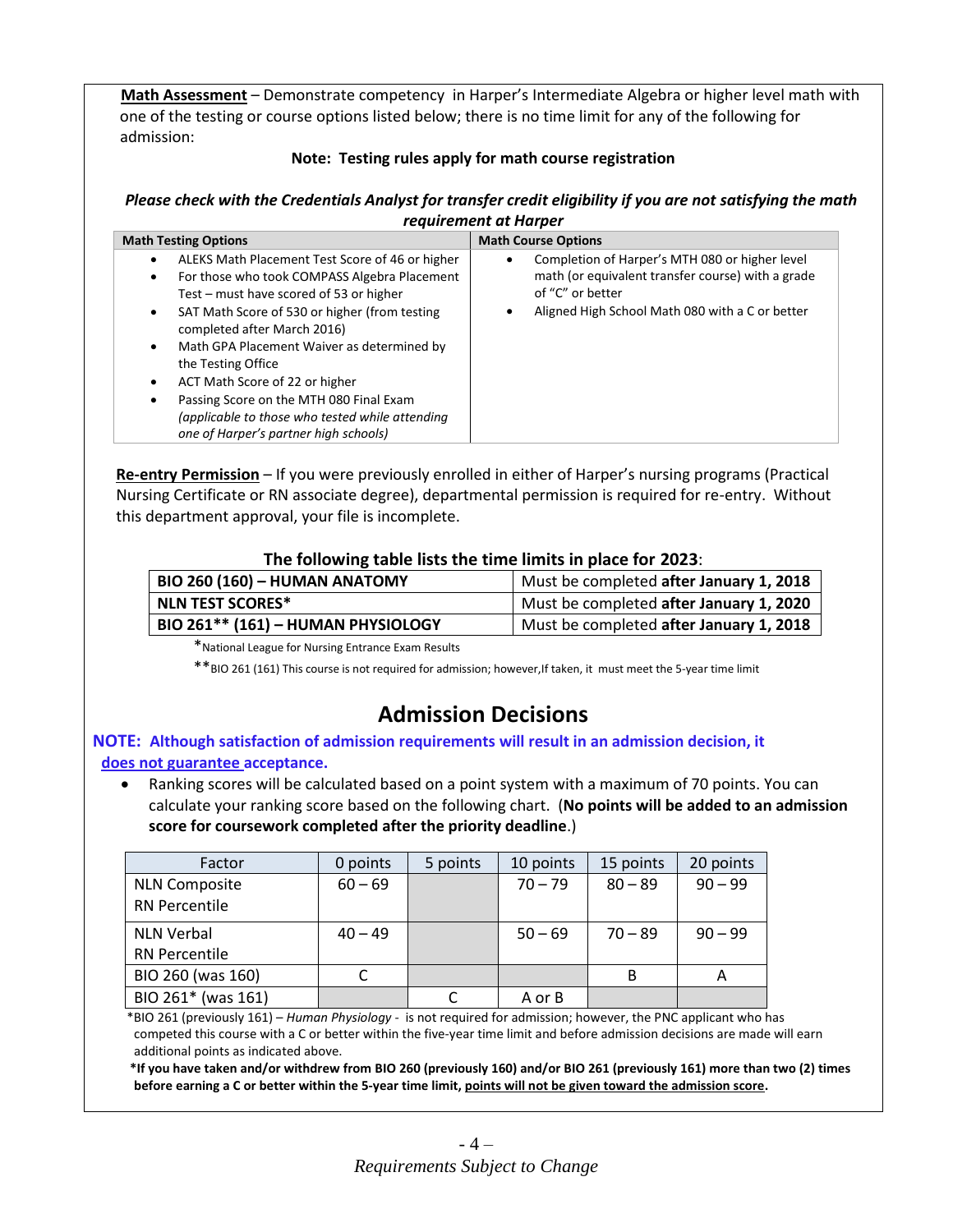- All files will be reviewed by the Admissions Selection Committee as soon as possible following the program deadline.
- A "final" minimum admission score will be determined, and those applicants whose ranking scores are at or above that minimum will be considered.
- Admission cannot be guaranteed, and will depend upon ranking score, residency and number of seats available.
	- If there are more applicants who meet the minimum score than space available, the following will factor into the admission decision process:

 ° Permanent residents and residents of community college districts which do not offer a Practical Nursing Certificate program **and** whose college districts are members of the CAREER consortium, who have satisfied the minimum admission score and applied by the application deadline will receive priority consideration in the Standard Admission process.

Residency is determined by the Registrar's Office; the address on record with the College will be used by the admission selection committee when they determine admission decisions. Working in district does not constitute residency for limited enrollment selection purposes.

 $\Box$  Provided a program is open past the published deadline, any qualified applicant who submits an application after that date will be considered after all qualified applicants who applied by deadline. Applications will continue to be accepted until the program is closed. Check the web site for information on the application status.

 $\Box$  Depending on the number of qualified applicants eligible for admission when admission decisions are made, it is possible that contingency offers may be extended to applicants who are in the process of completing an admission requirement (except for the NLN percentile minimums, which must be satisfied in order to submit a program application). **When/If contingency offers are extended, the contingent requirement(s) must be satisfied within the semester in which the deadline falls**. **If the contingency is not met, the offer will be rescinded.**

• It is not possible to predict the lowest ranking score an applicant will need in order to be accepted through the Standard Admission process. However, NLN scores in the 80's and 90's and A's and B's in biology course work make applicants more competitive in the selection process. Although satisfaction of minimum admission requirements will result in an admission decision, it does not guarantee acceptance.

# **Important Admission Notes**

- It is the applicant's responsibility to ensure all requirements are met and all documentation is on file.
- Academic admission requirements must be met by the **end of the semester in which the deadline falls**.
- Accepted applicants must be 18 years of age before the program starts.
- All correspondence regarding your limited enrollment application will be emailed to the address given on your application, or according to your email address on record with the College. Additional correspondence from the program coordinator will be sent to the email address you have provided. It is your responsibility to see that your address information is current. To update your addresses (and/or phone number), you will need to contact the One Stop Center, Building A, Room A250. (The address on record with the College as of the program deadline will be used by the admission selection committee when they determine admission decisions.)
- Applicants should be aware that it may take up to three weeks for the College to receive transcript(s) from the sending institution(s). Official transcripts will be evaluated as they are received and students will receive an email to their Harper email account when they have been evaluated. Results can be viewed online through the student portal. Transcript evaluations may take 2–3 weeks to process. Questions about transcript evaluations can be sent t[o evaluation@harpercollege.edu.](mailto:evaluation@harpercollege.edu)
- Applicants not accepted into the program who wish to be considered for a future term **must reapply**.